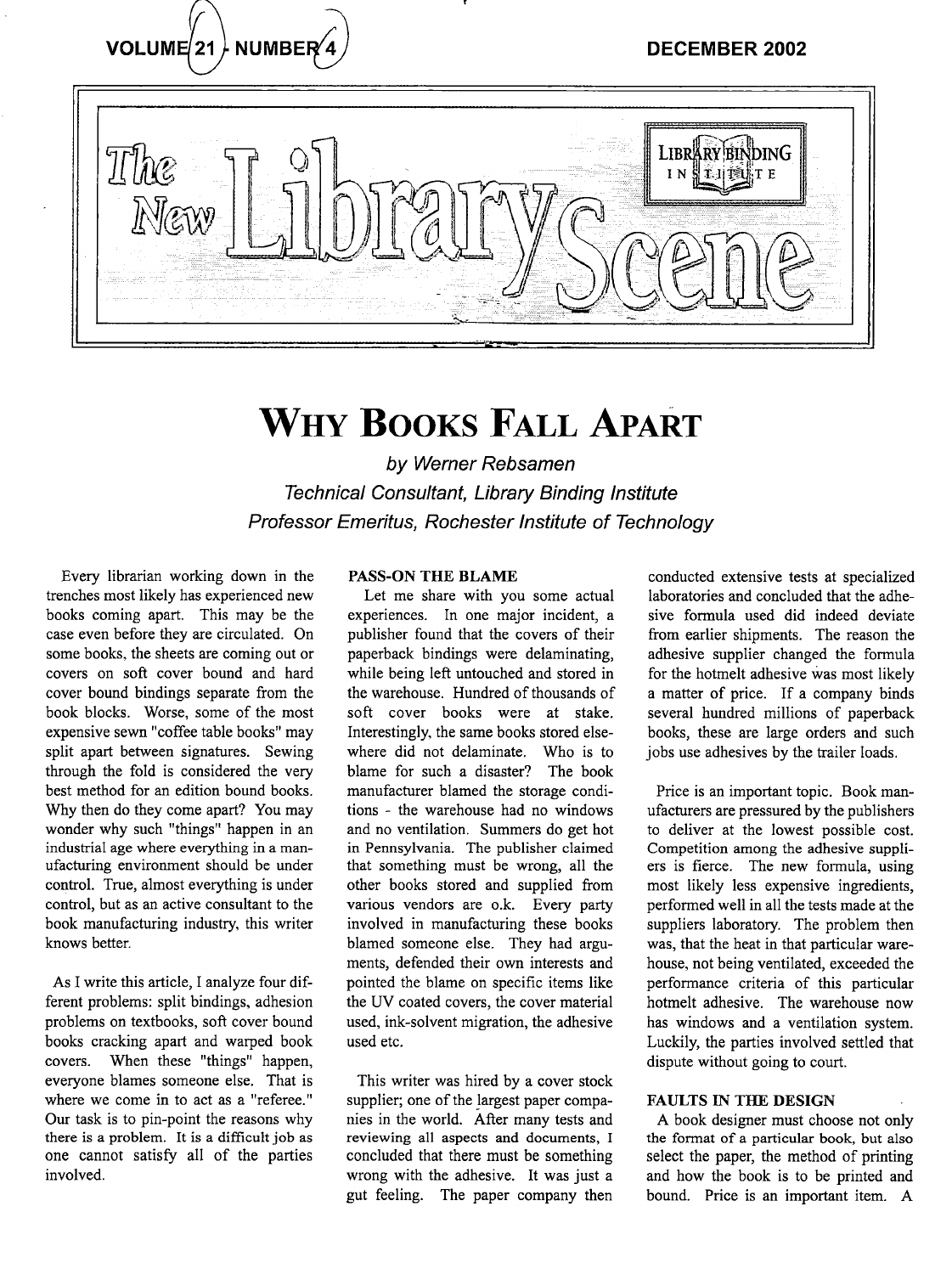#### **WHY BOOKS FALL APART**

designer would love to create the very best book, sewn and bound in cloth. Unfortunately that is no longer possible most of the time. Designers and those responsible for book production at a publisher's office have tight budgets which limits their choices. Instead of sewing, they must select adhesive binding. Cloth, being a relatively expensive cover material, is unfortunately most often out of question. These days, the majority of hardcover bound books are now covered with colored kraft papers. After a book is designed and all the specifications are written, a book manufacturer is contacted. A skilled account representative may immediately recognize a potential problem.

For example, and this did actually happen, the book is heavy, the trim size is oblong, the content is coated paper stock with bleeding ink into the gutter. Worse, the grain direction of the paper was perpendicular to the bind fold. Such books should be sewn through the fold. A book manufacturer provides a service to the publishers. One can only say so much to a potential client, and that is where the problem starts. The first book manufacturer told the publishing production manager that this particular book should be sewn. The publisher was offended, thought he is taken for a ride. He went to another, less expensive book manufacturer who did, without objections, what the publisher wanted, that is to adhesive bind these heavy, oblong books. Needless to say, the final product was a disaster. The forces exerted onto the binding edge when opening it was too much for the adhesive. After little use, the sheets start-

ed to come out of the binding. Advance tests could have prevented such a problem. But who has time these days to conduct such tests. It's time consuming to make sample books by hand and test them. Turn around time and low prices are the rules.

#### LACK OF REINFORCEMENTS

Most of the textbooks designated for schools are bound in accordance to the NASTA Standard. These are strict manufacturing standards established by the National Association of State Textbook Administrators. They must be appropriately reinforced and best of all they will last. North American school textbooks are superior regarding end use performances. Despite such a flattering statement, library binders still rebind textbooks in large quantities. College textbooks do not have to follow such specifications. As a matter of fact, I believe that some college textbooks are bound in such a way that they will last no longer than one semester. This will prevent resales, which are not in the publishers' best interests.

Students have always complained to me about high prices and poor quality of their required textbooks. Our book testing laboratory received many books, some printed and bound abroad. The publisher "thought" that these books met the NASTA requirements. As problems with the performance of these bindings surfaced, they could not understand why school book buyers complained. When we analyzed such bindings, we made them aware of all the shortcomings. Reference books and all others which are

The Library Binding Institute (LBI), publisher of *The Library Scene* and *The New Library* Scene, reserves the right to refuse copy which is not in accordance with LBI's established policies. Specifically: LBI endorses no machinery, equipment, naterial or supply or supplier .thereof; other than the AmericanNational Standard *Z39. 78-2000 Library Binding,* LBI endorses no method of binding.

Copyright  $\odot$  2002 by the Library Binding Institute. Subscriptions to *The New Library Scene* (formerly *The Library Scene*) are available through most subscription agencies or you may write directly to 70 E. Lake St., #300, Chicago, IL 60601. *The New Library Scene* is published quarterly in March, June, September, and December. Subscription rates are \$24.00 annually. Canadian subscrptions, add-\$2.00 per year for postage; for foreign subscriptions, \$3.00 per year. Subscribers must submit a missing issue claim within 90 days from each specific issue's date of publication. If these terns are not adhered to, the publisher will be unable to fill the request. All manuscripts are welcomed for publication review. The New Library Scene is indexed in "Library Literature and Information Science Abstracts." ISSN 0735-8571. POSTMASTER: Send address change to *The New Library Scene,* 70 *E.* Lake St., #300,Chicago, IL 60601.



A new book and it already starts to detach from the cover due to lack of joint adhesion.

heavy and designated for excessive end use should be appropriately reinforced. Unfortunately, this is an area where publishing production managers always seem to find a way to save a few cents. Suppliers to the trade offer book manufacturers an excellent variety of reinforcing material options. Problem is better materials cost more. This is why the majority of book manufacturers resort to less expensive materials, that is, if they reinforce their bindings at all! If books come apart, this is most often not the publisher's problem. The book manufacturer will try the best, but their services in regard to quality are restricted by the price the publisher is willing to pay for a particular product.

#### INSIDIOUS SOLVENTS

Now you just received those beautiful, expensive hardcover bound art books, most of them imported from Asia or Europe. These large "coffee table" books will be some of the exceptional treasures in your library. The beautiful reproductions are printed on coated paper stock. You may even be able to smell the heavy ink used and that is already a sign that there could be a potential problem. As you open the book and leaf through it, the sheets start to detach from the binding edge. There is no cracking noise, they simply come loose. If the book is sewn through the fold, there are splits between folded signatures, most often after every 16 pages. This is especially annoying if the images printed are going across the bind fold. There were incidents where the hard cover boards acted only as protective packaging material for loose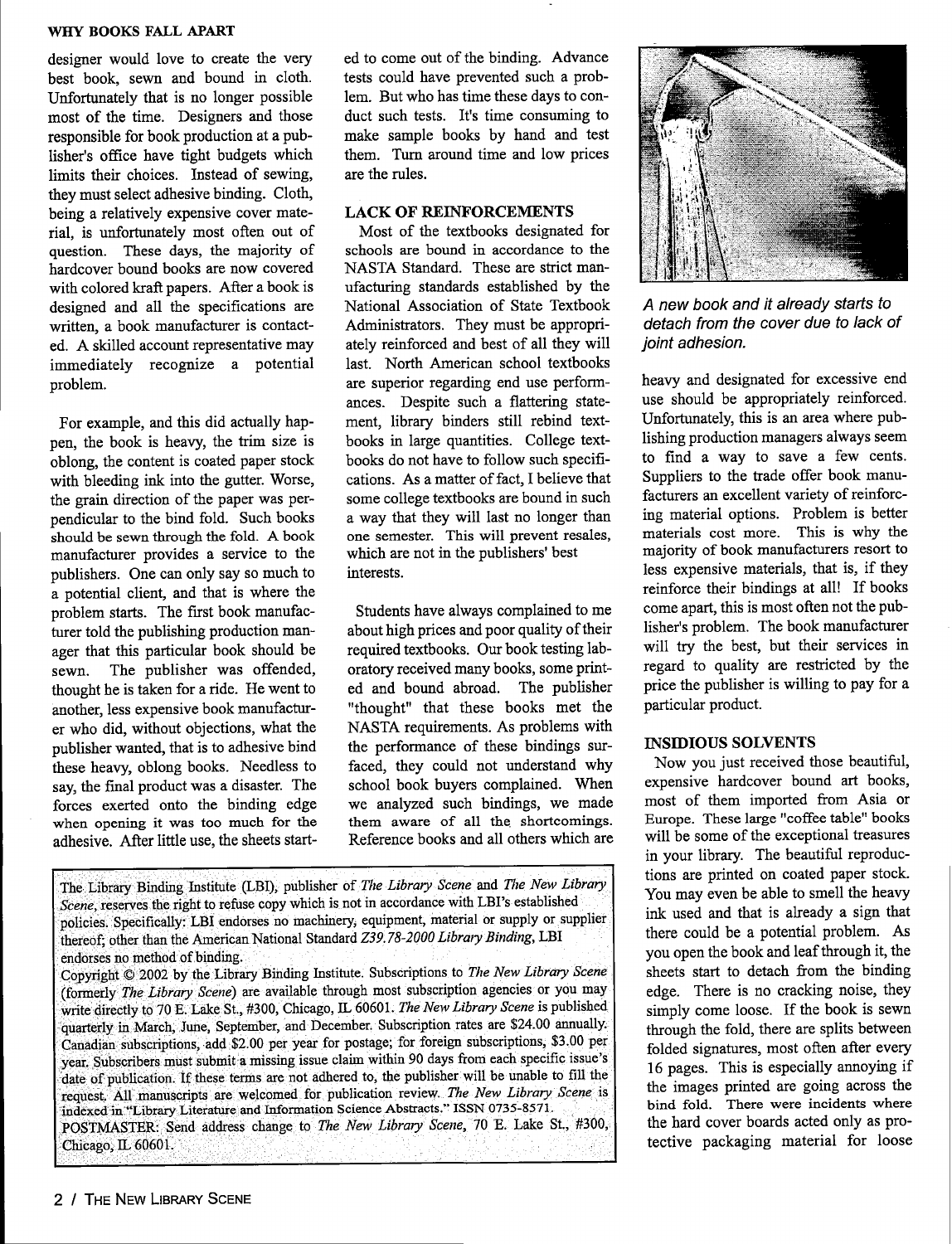

Adhesive failures, the lack of it, or ink solvent migration may make bindings fail.

sheets. The bindings failed already in the publisher's warehouse! Imagine. You just paid a hundred or more dollars for such a keepsake only to find loose sheets inside!

One of my colleagues, Peter Stadler, a researcher at FOGRA, a German testing facility for paper, printing and binding. told me that they investigate over 400 adhesive binding failures annually! What is going on? Modem sheetfed presses have become faster and faster. Conventional inks can no longer be used. With wet inks, the sheets printed simply would stick together. Chemists then introduced quick-setting ink formulas. They quickly dry on the surface, but the solvents underneath remain in a fluid stage. In analyses, FOGRA found that over half of the solvents were still present three months after the sheets were printed. The problem is, these solvents react in a strange way to most of the adhesives used in binding books. Ink-solvent migration is a serious problem. It contaminates the adhesive, which in turn weakens its performance. If covers come loose on perfect bound books, we may notice a slightly brown stain. The adhesive used to secure the threads from sewing may have the same fate. The book block will hold together by the threads, but the individual signatures may tangle loose within the hardcover binding. The good news is industry's adhesive suppliers have come up with new PUR (Poly Urethane) adhesives which

are non-migratory. However, these application systems are expensive and so is the PUR adhesive. For these reasons, do not expect these problems to go away. The good news is, certified library binders must use "internally plasticized polyvinyl acetate adhesives" (PVA) which are nonmigratory. If you are interested to learn more about such ill-fated problems, obtain a copy of my article "Insidious Solvents" as published in *American Printer.* Copies are available from the LBI office.

## **THE BEST OPTION TO CURE THESE PROBLEMS? LIBRARY BINDING**

Some of these problems discussed are nothing new. Back in the 1920's, school book administrators and librarians complained about poor quality bindings. They put so much pressure onto the industry, book manufacturers and library

binders got together with librarians. schoolbook administrators and others and in 1923 established the first standards and **specifica**tions for binding. In 1935, the library binders decided that they needed to separate themselves from the book manufacturers. After all, producing books

by the thousands and binding individual printed pieces are two different worlds.

This action, initiated by the library binders, soon established cooperative arrangements and best of all, allowed them to work closer with ALA and its dedicated librarians. This is how, over the decades, they were able to establish improved specifications for library binding. Those voluntary activities have been going on ever since. In the year 2000, a most cooperative spirit between librarians and library binders resulted in the American National Standard. The specifications outlined in this new, comp r e h e n s i v e ANSI/NISO/LBI Standard are all an individual responsible for the maintenance of a collection of books needs. If one follows this standard, and of course if everything is done in accordance to these specifications, there is absolutely no reason to have books coming apart. Library binders must use only approved materials and methods of binding. Reinforcements are specified, there are simply no short cuts in library binding.

All methods and binding options have been tested by independent laboratories giving the best assurances for quality bindings for any library. Simply one of the most costeffective endeavors ever invented for any collection of books.

**Questions or comments about what you've read here? Contact** the Library Binding Institute at  $info@lbibinders.org$ or call our office at (312) 372-5020. We'd love to hear from you.



bound to please. This book, made in Japan, cost \$150 and *weighed over nine pounds. It had no* reinforcements. It was bound to fail instead of